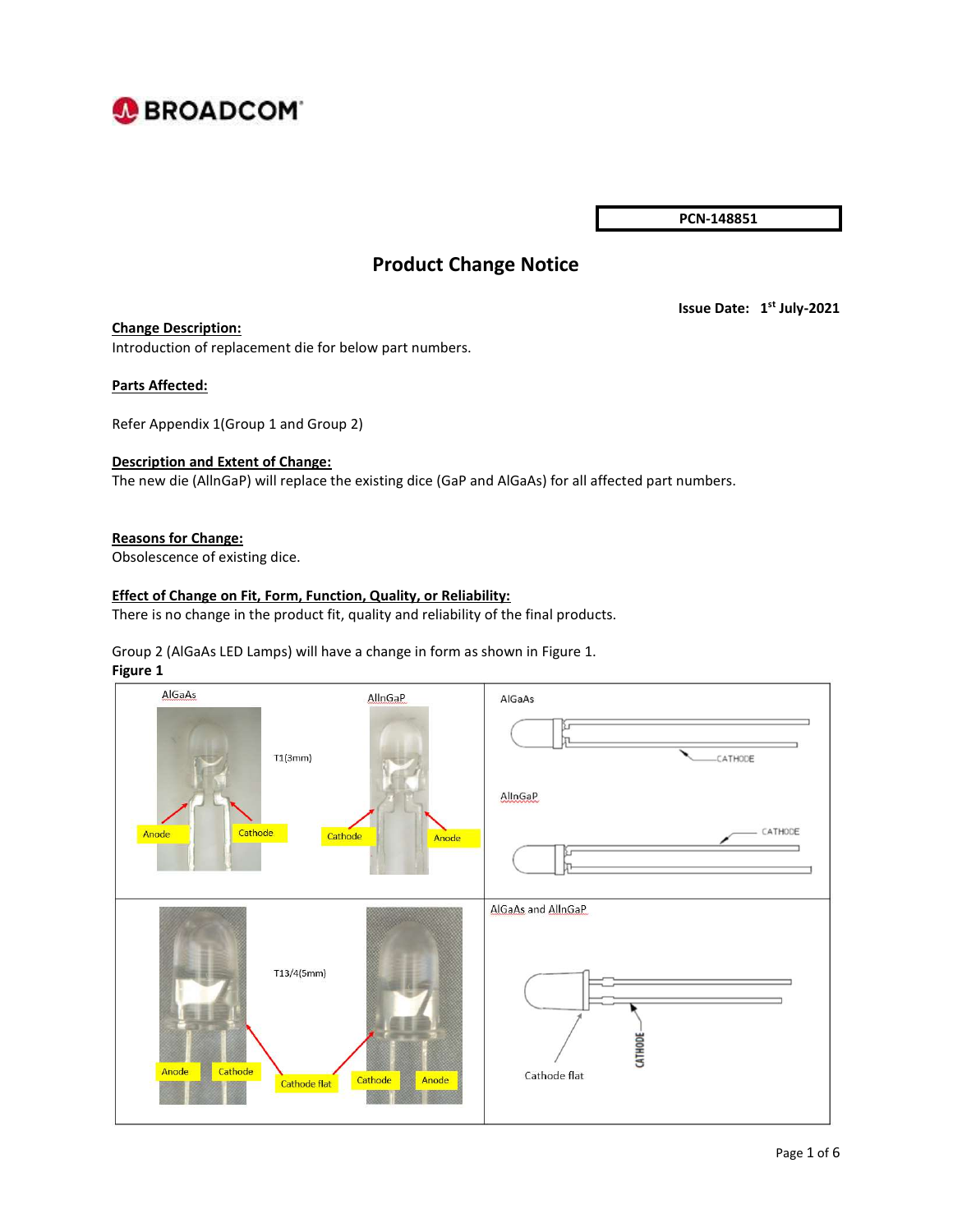

Following are the changes in product characteristic for both Group 1 and 2 of the LEDs.

- 1. Forward Current vs Forward Voltage.
- 2. Relative Intensity vs Wavelength
- 3. Relative Intensity vs Forward Current
- 4. Luminous Intensity : Some part numbers will experience higher typical intensity (refer to individual datasheet for details)

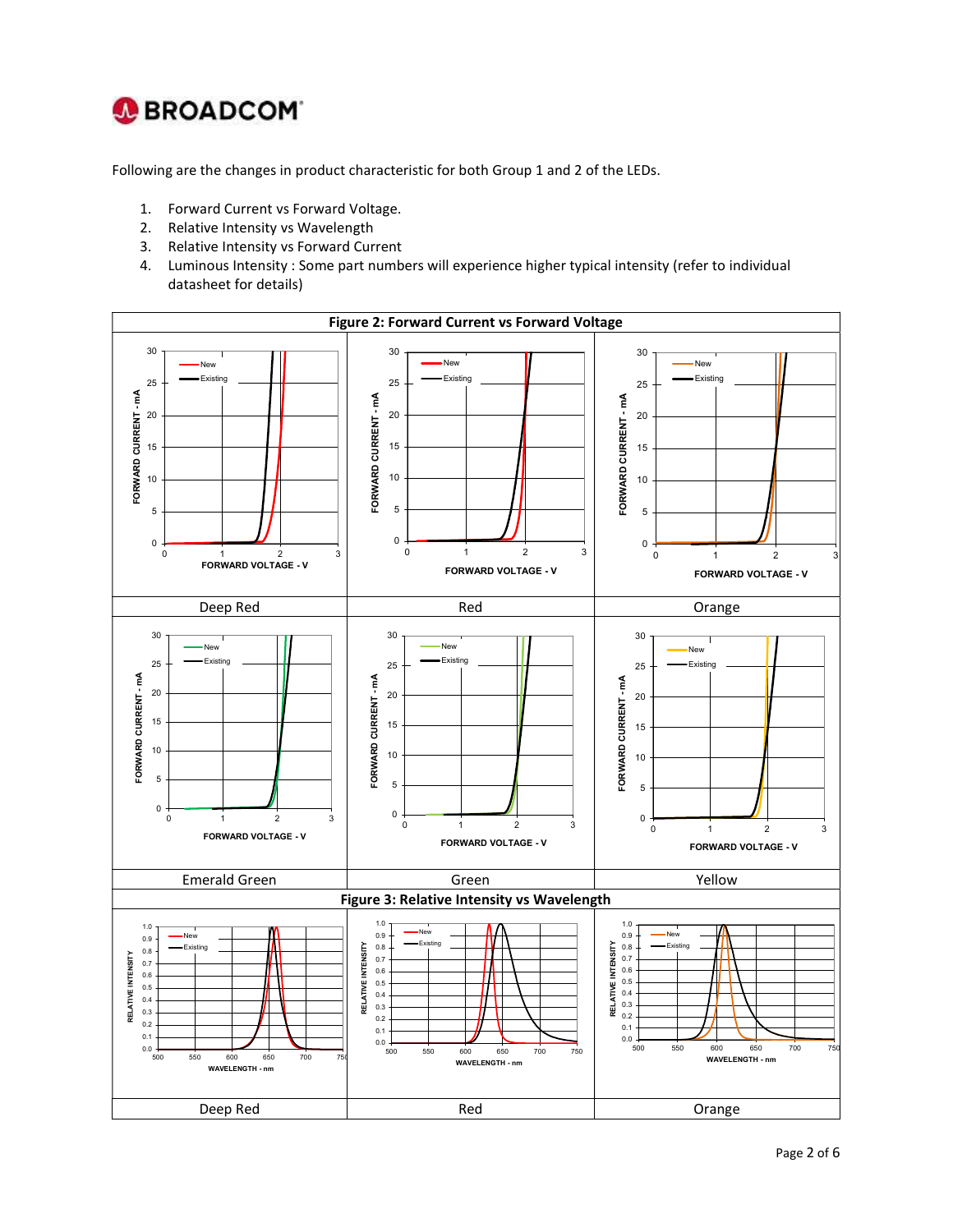

### Effective Date of Change:

1 st Oct 2021

Shipment may contain product from existing dice and new die starting from  $1<sup>st</sup>$  Oct 2021 until the inventory of existing die is fully depleted.

### Qualification Data:

Qualification data will be provided upon request.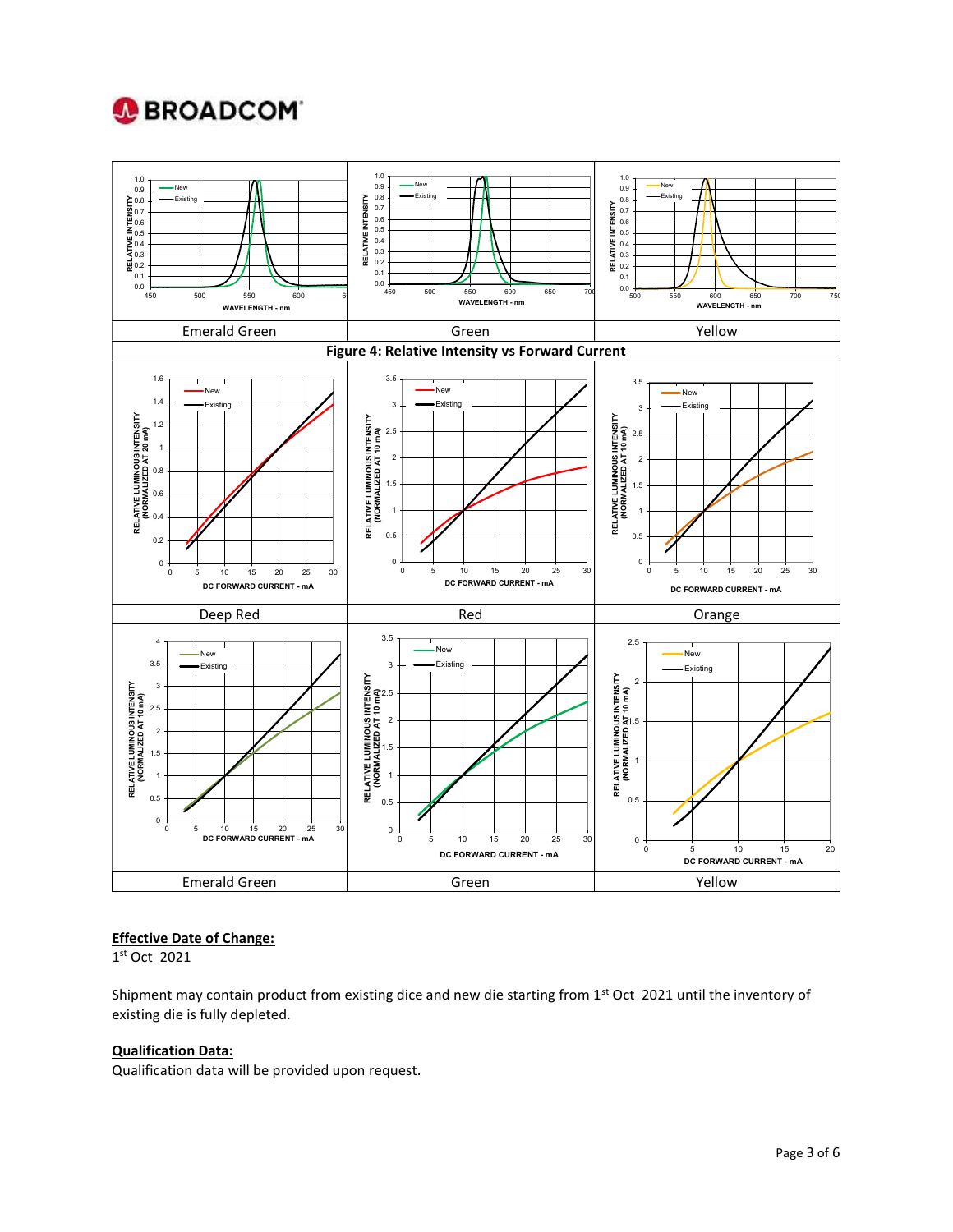

# Appendix 1

## Group 1 – GaP LED Lamps

| HLMF-K500#2CA          | QLMP-G540        | <b>HLMP-3416</b>       | HLMP-3301-F00DD  |
|------------------------|------------------|------------------------|------------------|
| HLMF-K500#2UL          | QLMP-G543-K0000  | QLMP-3861-K0B00        | <b>HLMP-3301</b> |
| HLMF-K500#2UM          | HLMP-3554-E0002  | <b>HLMP-3862</b>       | HLMP-3316-I0002  |
| HLMF-K500#2UP          | HLMP-3554-E00R1  | HLMP-3451-D0000        | HLMP-3316-100R2  |
| HLMF-K505#2CD          | <b>HLMP-3554</b> | <b>HLMP-3451</b>       | <b>HLMP-3316</b> |
| HLMF-K505#2UK          | HLMP-3568        | HLMP-3490              | HLMP-3351-D0000  |
| HLMF-K505              | <b>HLMP-3590</b> | <b>HLMP-3495</b>       | HLMP-3351-D0002  |
| HLMP-1503-C0002        | HLMP-0504-B0000  | HLMP-3850-K0002        | HLMP-3351-F00R1  |
| HLMP-1503-C00A1        | HLMP-0504-C0002  | HLMP-3850-K00B2        | <b>HLMP-3351</b> |
| HLMP-1503-C00A2        | HLMP-0504        | <b>HLMP-3850</b>       | HLMP-3762-G00B2  |
| HLMP-1503-D0000        | HLMP-S501-C0000  | HLMP-C315              | <b>HLMP-3762</b> |
| HLMP-1503-D0002        | HLMP-S501-D0002  | HLMP-C323              | QLMP-3718-L0000  |
| <b>HLMP-1503-D00FG</b> | HLMP-S501        | HLMP-1620-C00A1        | HLMP-C215        |
| HLMP-1503-E0000        | HLMP-S501-D00R1  | HLMP-1620-C00A2        | HLMP-C223        |
| HLMP-1503-E00A2        | HLMP-1640-B00A1  | <b>HLMP-1620</b>       | QLMP-G243-L0000  |
| HLMP-1503              | HLMP-1640-B00A2  | QLMP-3678              | <b>HLMP-3366</b> |
| <b>HLMP-1520</b>       | <b>HLMP-1640</b> | HLMP-3650-C00B2        | <b>HLMP-3390</b> |
| HLMP-1521-E0002        | QLMP-3690        | <b>HLMP-3650</b>       | HLMP-3707-L0002  |
| HLMP-1521-E00A2        | HLMP-3680-B00B2  | <b>HLMP-1621</b>       | HLMP-3750-L0002  |
| HLMP-1521              | HLMP-3680        | HLMP-3651              | HLMP-3750-L00B2  |
| HLMP-1540-H0002        | QLMP-G598        | HLMF-K200#2CA          | <b>HLMP-3750</b> |
| HLMP-1540-H00A1        | HLMP-1641        | HLMF-K200#2UK          | HLMP-1600-D00A1  |
| HLMP-1540-IJ000        | HLMP-3914        | HLMF-K200#2UL          | HLMP-1600-D00A2  |
| HLMP-1540              | QLMP-3691-B0000  | HLMF-K200#2UM          | HLMP-1600        |
| QLMP-K503              | HLMP-3681-B0000  | HLMF-K200#2UP          | QLMP-3623        |
| HLMP-3507-D0001        | HLMF-K300#2CA    | HLMF-K200              | QLMP-3646        |
| HLMP-3507-D0002        | HLMF-K300#2UK    | HLMF-K205#2UN          | HLMP-3600-D00B2  |
| HLMP-3507-D00B1        | HLMF-K300#2UL    | HLMP-1301-E0002        | <b>HLMP-3600</b> |
| HLMP-3507-D00B2        | HLMP-1401-D0002  | HLMP-1301-E00A1        | <b>HLMP-1601</b> |
| HLMP-3507-D00R4        | HLMP-1401-D00A1  | HLMP-1301-E00A2        | <b>HLMP-3601</b> |
| <b>HLMP-3507</b>       | HLMP-1401-D00A2  | HLMP-1301-G0000        | QLMP-3647-B0000  |
| HLMP-3519-F0002        | HLMP-1401-E0000  | HLMP-1301-G0002        | HLMP-4000#002    |
| HLMP-3519-F00R2        | <b>HLMP-1401</b> | HLMP-1301-G00A1        | HLMP-4000#010    |
| <b>HLMP-3519</b>       | <b>HLMP-1420</b> | <b>HLMP-1301-G00FG</b> | <b>HLMP-4000</b> |
| <b>HLMP-3595</b>       | HLMP-1421-F0002  | <b>HLMP-1301</b>       | QLMP-4059        |
| HLMP-3950-K0001        | HLMP-1421-F00A2  | HLMP-1321-G0002        | HLMP-0800-000R1  |
| HLMP-3950-K0002        | <b>HLMP-1421</b> | <b>HLMP-1321</b>       | <b>HLMP-0800</b> |
| HLMP-3950-K00B2        | HLMP-1440-H0002  | HLMP-1340-J0002        | HLMP-080A        |
| <b>HLMP-3950</b>       | HLMP-1440-H00A2  | <b>HLMP-1340</b>       | <b>HLMP-4015</b> |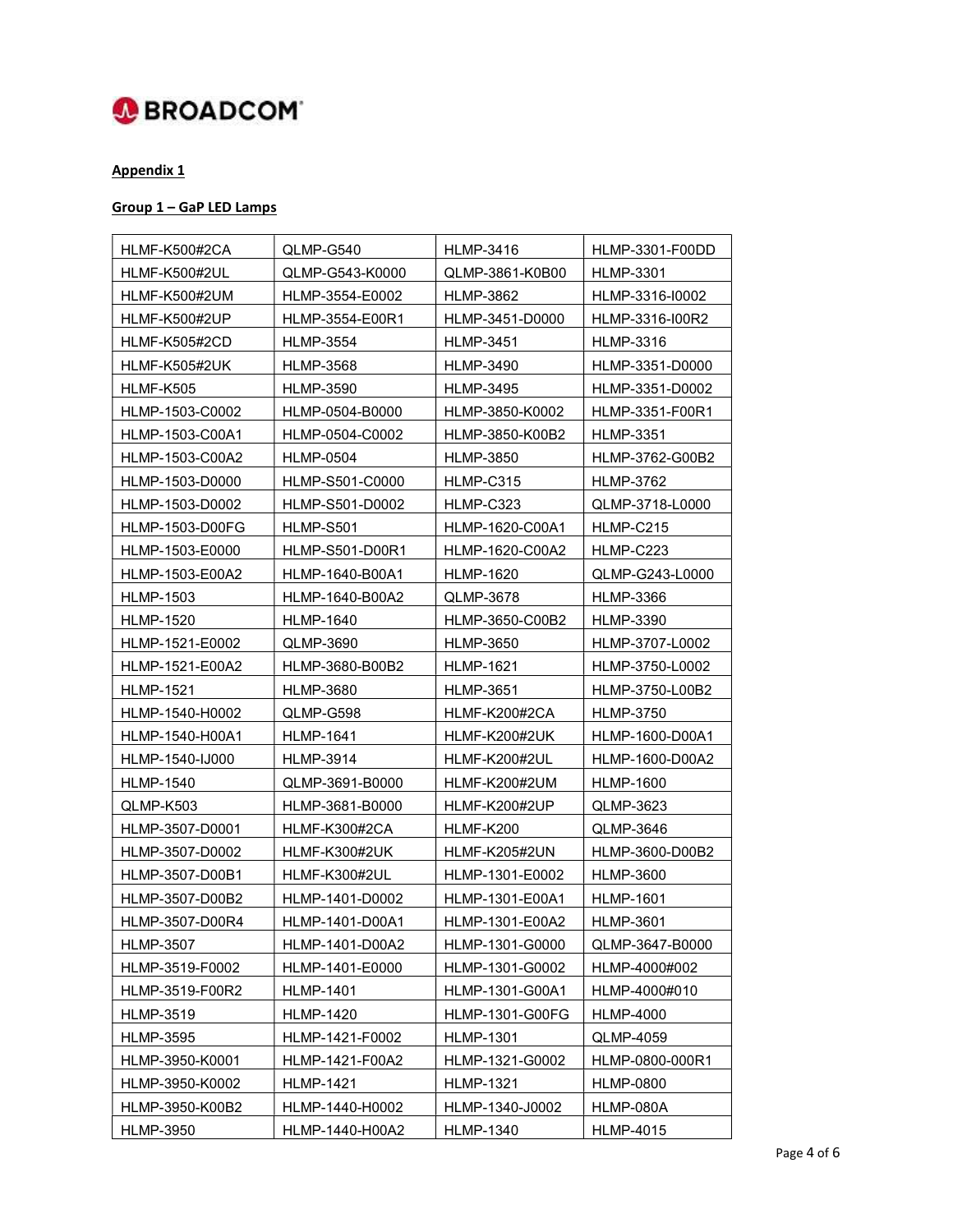

| HLMP-3960-K0002  | <b>HLMP-1440</b> | QLMP-K204        | <b>HLMP-0805</b> |
|------------------|------------------|------------------|------------------|
| <b>HLMP-3960</b> | HLMP-N305-G00DD  | HLMP-0301-C0000  | HLMF-K400#2UL    |
| HLMP-3962-F0002  | HLMP-Y202-E0000  | <b>HLMP-0301</b> | HLMF-K405        |
| HLMP-3962-F00B2  | QLMP-1467-10000  | HLMP-S201-D0000  | HLMP-D401        |
| <b>HLMP-3962</b> | HLMP-1719-A0002  | HLMP-S201-D0002  | HLMP-K401-E0002  |
| HLMP-C515-L0002  | HLMP-1719-A00A1  | HLMP-S201        | HLMP-K401        |
| HLMP-C515-L00B2  | HLMP-1719-A00A2  | HLMP-1700-B0002  | HLMP-K440        |
| HLMP-C515        | <b>HLMP-1719</b> | HLMP-1700-B00A1  | HLMP-C415        |
| HLMP-C523-J0002  | HLMP-4719-A0002  | HLMP-1700-B00A2  | HLMP-C423-L0002  |
| HLMP-C523        | HLMP-4719-A00B2  | <b>HLMP-1700</b> | HLMP-C423        |
| HLMP-N505-G00DD  | <b>HLMP-4719</b> | <b>QLMP-1705</b> | HLMP-S400        |
| QLMP-D578        | QLMP-4735        | HLMP-4700-C0002  | <b>HLMP-S401</b> |
| HLMP-1790-A0002  | HLMP-0401-B0000  | HLMP-4700-C00B2  | QLMP-K479        |
| HLMP-1790-A00A1  | HLMP-0401-D0002  | <b>HLMP-4700</b> | HLMP-C615-G0001  |
| HLMP-1790-A00A2  | <b>HLMP-0401</b> | HLMP-3301-D0000  | HLMP-K600        |
| <b>HLMP-1790</b> | HLMP-S301-B0000  | HLMP-3301-D0001  | HLMP-K640        |
| HLMP-4740-A0002  | HLMP-S301-C0000  | HLMP-3301-D0002  |                  |
| HLMP-4740-A00B1  | HLMP-S301        | HLMP-3301-D00B2  |                  |
| HLMP-4740-A00B2  | HLMP-3401-E0002  | HLMP-3301-F0001  |                  |
| <b>HLMP-4740</b> | HLMP-3401-E00B2  | HLMP-3301-F0002  |                  |
| QLMP-4748-B0000  | <b>HLMP-3401</b> | HLMP-3301-F00B2  |                  |

### Group 2 – AlGaAs LED Lamps

| HLMP-D105-M0002 | HLMP-K150-CD000  |
|-----------------|------------------|
| HLMP-D105-M00B2 | HLMP-K150        |
| HLMP-D105       | HLMP-K155-D0002  |
| HLMP-D150-C0002 | HLMP-K155        |
| HLMP-D150-C00B2 | HLMP-S100        |
| HLMP-D150       | HLMP-R100        |
| HLMP-D154-F0002 | <b>HLMP-4101</b> |
| HLMP-D155-F0002 | HLMP-C115        |
| HLMP-D155       | HLMP-C123-L0002  |
| QLMP-D143       | HLMP-D101-J0002  |
| HLMP-K101-I0002 | HLMP-D101        |
| HLMP-K101-I00DH |                  |
| HLMP-K101-JK000 |                  |
| HLMP-K101       |                  |
| HLMP-K105-J0002 |                  |
| HLMP-K105       |                  |
| HLMP-K150-C0002 |                  |
| HLMP-K150-C00A1 |                  |